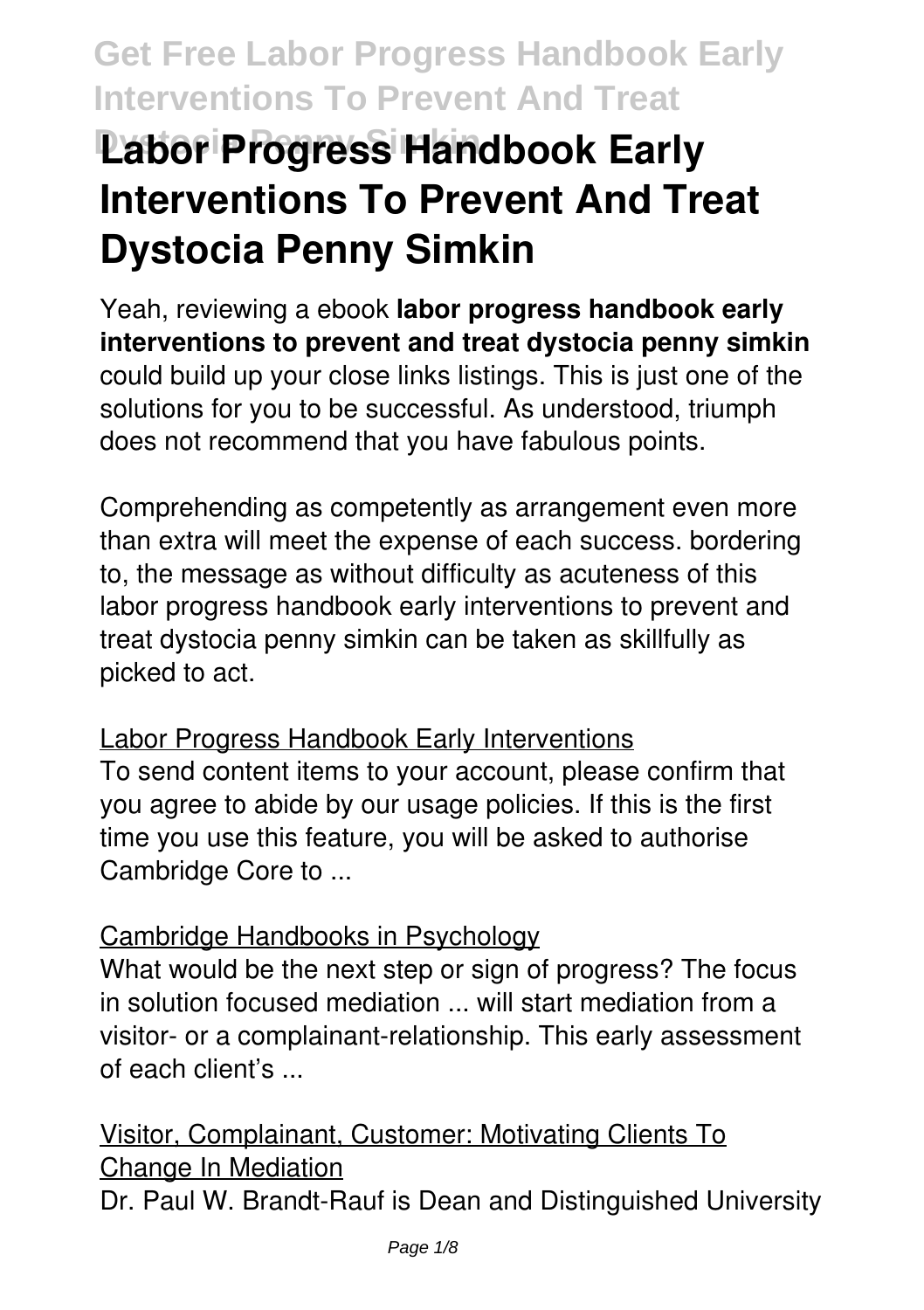**Professor in the School of Biomedical Engineering, Science** and Health Systems at Drexel University. He was previously Dean of the School of ...

#### Paul W. Brandt-Rauf, ScD, MD, DrPH

Handbook of research on digital tools for writing instruction ... Martínez-Álvarez, P. (2017). Redistribution of labor: Surfacing forms of exclusion in the BiSPED classroom. Presenter for the 2017 ...

### Martinez Alvarez, Patricia (pm2593)

Saint Louis University's program in physical therapy offers an early-assurance (freshman-entry ... the development and implementation of intervention programs, patient education and the supervision of ...

### Physical Therapy Program

Goyal, Aishwarya Singh, Shailendra Vir, Dharam and Pershad, Dwarka 2016. Automation of Stress Recognition Using Subjective or Objective Measures. Psychological ...

### A Handbook for the Study of Mental Health

Based on this analysis, the program develops interventions aimed at shifting bargaining dynamics ... J4P supported the emergence of a labor arbitration tribunal in Cambodia, that gave space for ...

#### Justice for the Poor

For full-time courses, the precise timetable for each semester is not confirmed until close to the start date and may be subject to some change in the early weeks as all courses ... in the letter of ...

Computer Science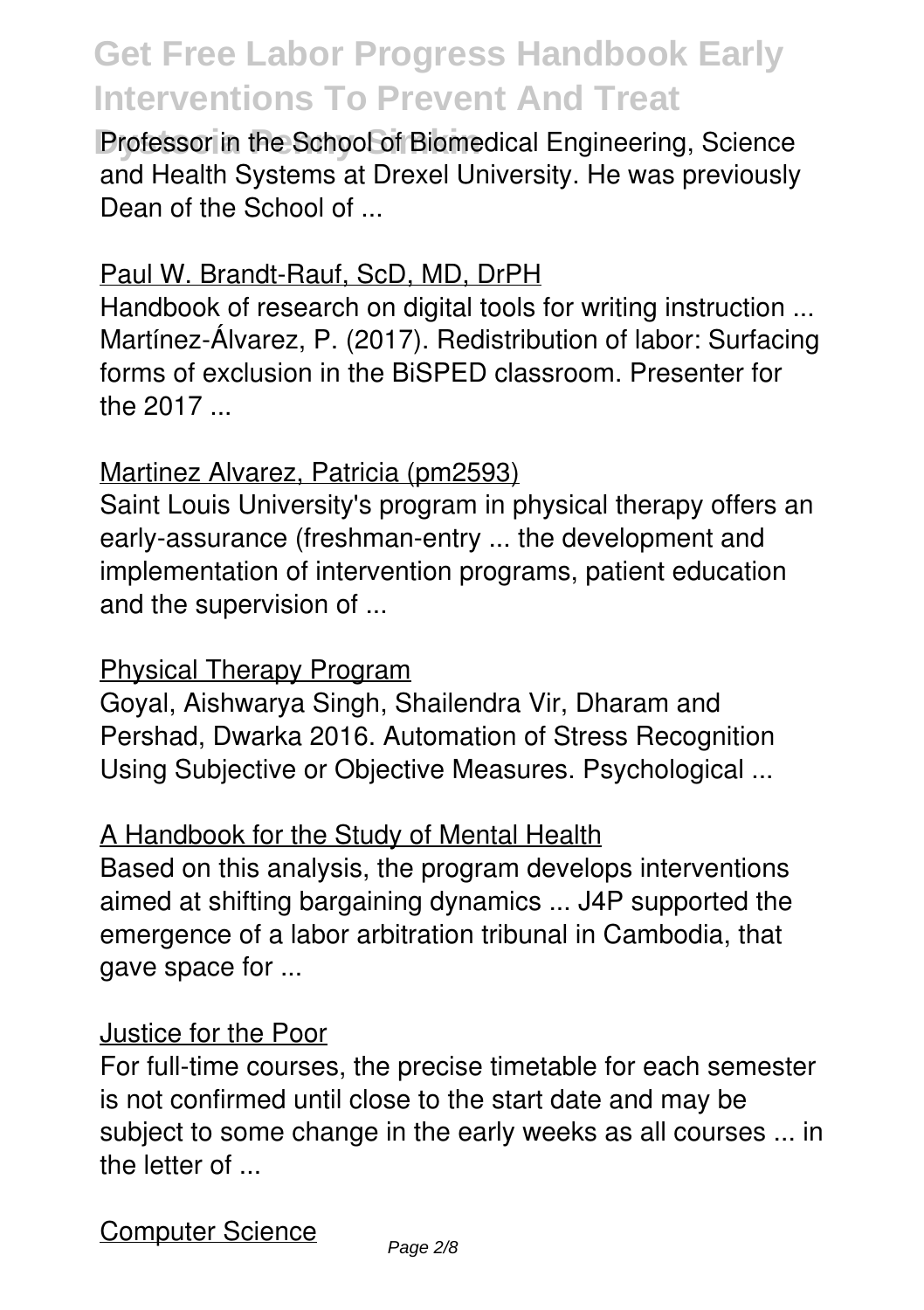**Joanne Lindley and Steven McIntosh PDF, 809KB 2019013** Understanding access barriers to public services: lessons from a randomized domestic violence intervention Martin Foureaux ... 811KB 2019018 Wages ...

#### Sheffield Economic Research Paper Series

Written for a Leiden/Penn collection of essays on "Valuing Others," in progress, edited by R ... Abstract - This paper provides a preliminary edition of an early Ptolemaic land survey from the ...

Princeton/Stanford Working Papers in Classics then progress to rotations in their assigned geographic area for completion of supervised practice experiences. During a four-week self-selected rotation, interns may arrange Montana Dietetic ...

#### Montana Dietetic Internship - Handbook

In April, the C.D.C. added to the list of early signs sore throat ... The most effective intervention is still washing your hands thoroughly, for at least 20 seconds, every time you enter your ...

Answers to Your Current Coronavirus Questions An unapologetic, versatile and bold story teller, Justin had early success as an actor for ... Tagalog and Thai. The handbook explains how to memorize English phrases such as "Someone is ...

Praise for the previous edition: "This…edition is timely, useful, well organized, and should be in the bags of all doulas, nurses, midwives, physicians, and students involved in childbirth." –Journal of Mjdwifery and Women's Health The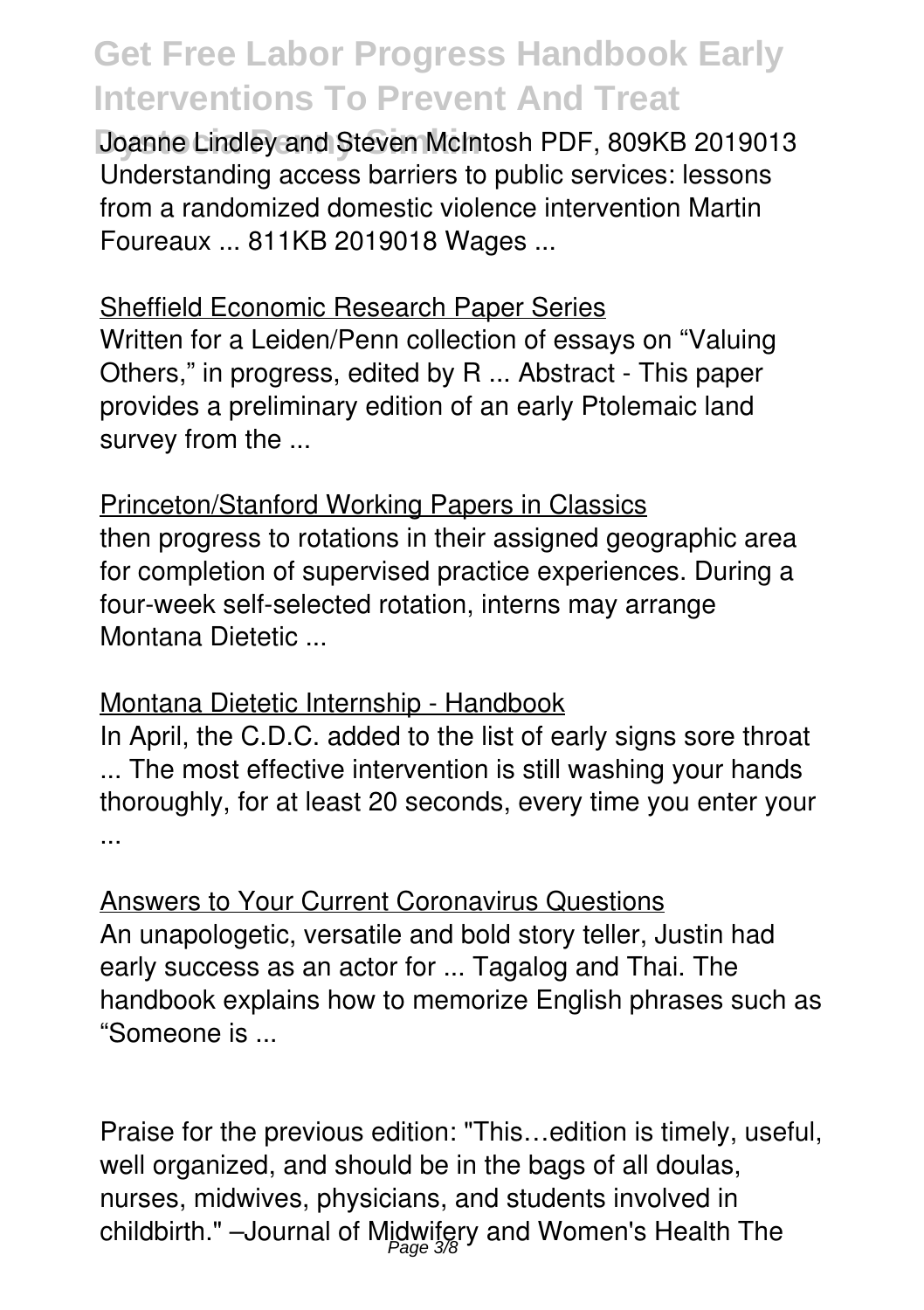**Dabor Progress Handbook: Early Interventions to Prevent and** Treat Dystocia is an unparalleled resource on simple, noninvasive interventions to prevent or treat difficult or prolonged labor. Thoroughly updated and highly illustrated, the book shows how to tailor one's care to the suspected etiology of the problem, using the least complex interventions first, followed by more complex interventions if necessary. This new edition now includes a new chapter on reducing dystocia in labors with epidurals, new material on the microbiome, as well as information on new counselling approaches specially designed for midwives to assist those who have had traumatic childbirths. Fully referenced and full of practical instructions throughout, The Labor Progress Handbook continues to be an indispensable guide for novices and experts alike who will benefit from its concise and accessible content.

The third edition of The Labor Progress Handbook builds on the success of first two editions and remains an unparalleled resource on simple, non-invasive interventions to prevent or treat difficult labor. Retaining the hallmark features of previous editions, the book is replete with illustrations showing position, movements, and techniques and is logically organized to facilitate ease of use. This edition includes two new chapters on third and fourth stage labor management and low-technology interventions, a complete analysis of directed versus spontaneous pushing, and additional information on massage techniques. The authors have updated references throughout, expertly weaving the highest level of evidence with years of experience in clinical practice. The Labor Progress Handbook continues to be a must-have resource for those involved in all aspects of birth by providing practical instruction on low-cost, low-risk interventions to manage and treat dystocja.<br><sub>age 4/8</sub>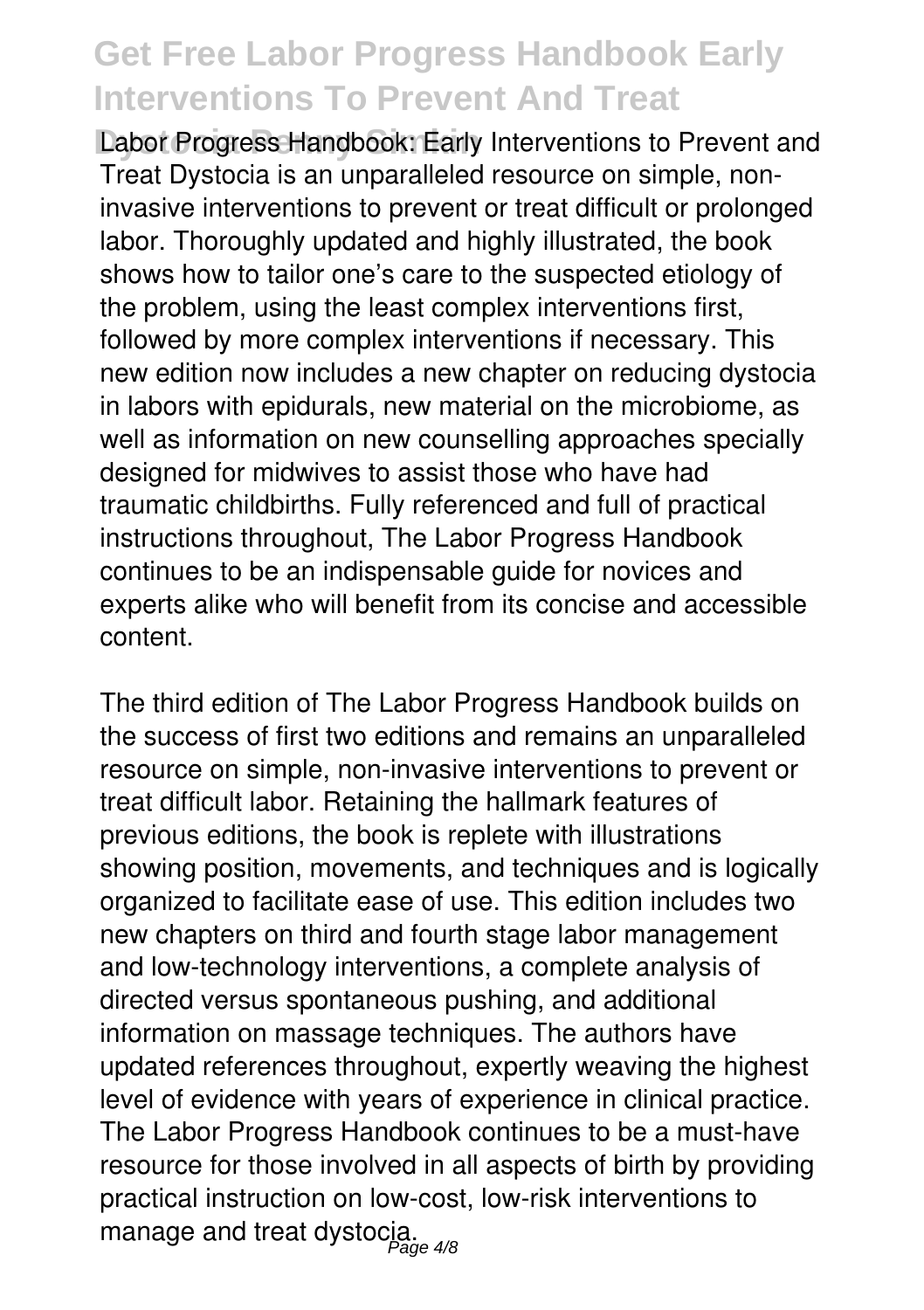# **Get Free Labor Progress Handbook Early Interventions To Prevent And Treat Dystocia Penny Simkin**

Optimizing outcomes for women in labor at the global level requires evidence-based guidance of health workers to improve care through appropriate patient selection and use of effective interventions. In this regard, the World Health Organization (WHO) published recommendations for induction of labor in 2011. The goal of the present guideline is to consolidate the guidance for effective interventions that are needed to reduce the global burden of prolonged labor and its consequences. The primary target audience includes health professionals responsible for developing national and local health protocols and policies, as well as obstetricians, midwives, nurses, general medical practitioners, managers of maternal and child health programs, and public health policymakers in all settings.

As early childhood programs implement response to intervention, the Individual Growth and Development Indecators (IGDIs) will be the tool of choice for reliable, ongoing progress monitoring. That's why every program needs this book, the one-and-only guide to using the popular IGDIs accurately and efficiently. This book also helps early childhood professionals deepen their knowledge of child development in each of the five areas the IGDIs cover. They'll get concise, research-based summanes of how children develop skills in each area, how those skills affect child outcomes, and how the IGDI tools were custom developed to screen each area and detect small increments of progress. A must for infant-toddler and preschool specialists, this book will help professionals effectiyely track young children's progress,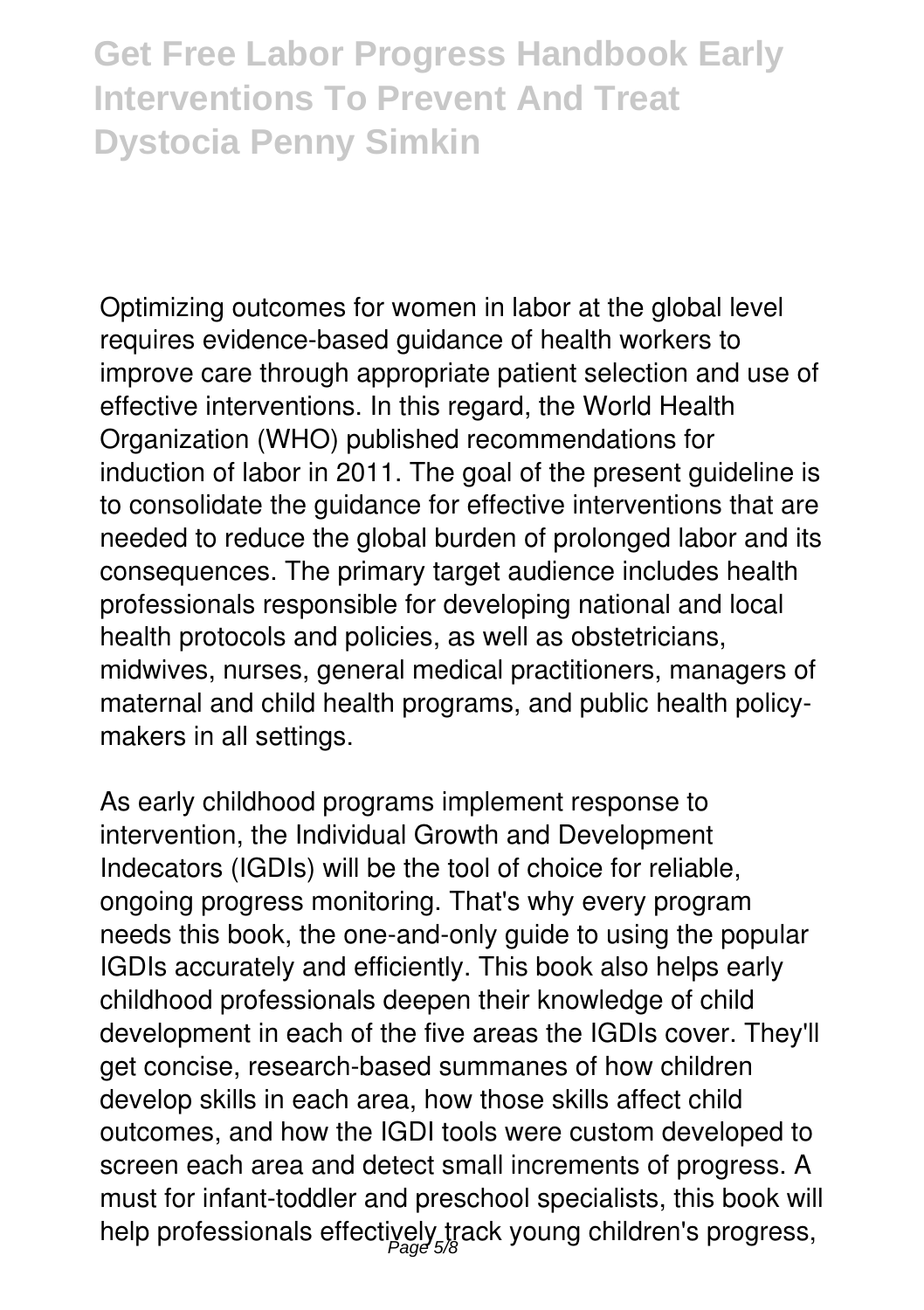target interventions, and ensure measurable improvements in child outcomes.

Learn innovative strategies to design and measure effective classroom interventions. The author offers teachers, individualized education program coordinators, and administrators research-based strategies and tools to create and document highly individualized plans that support response to intervention efforts and IEPs. Each chapter includes examples and case studies of students representing various grade levels and needs.

This book provides a guide for planning, providing, and documenting effective early interventions for infants and toddlers and their families. It discusses best practices for engaging the family, team problem-solving, developing individual treatment plans, incorporating evidence-based interventions, tracking progress, and identifying and solving challenges and obstacles presenting during treatment. The book focuses on the approximately 13% of U.S. children under age 3 who have developmental delays/disabilities, many of which may impair their ability to talk, move, learn, socialize, and become independent. When delivered effectively, early intervention can improve daily function and outcomes for these children, many of whom present with multiple and unique challenges. Each chapter in this book is written to guide practitioners, clinicians, therapists, and related professionals in their daily work with young children and their families. It addresses everyday challenges, including creating routines for parents of infants and toddlers, teaching parents how to play with their children and respond to problem behaviors, and managing caregiver stress. Promoting Positive Behavioral Outcomes for Infants and Toddlers is an essential resource for scientist-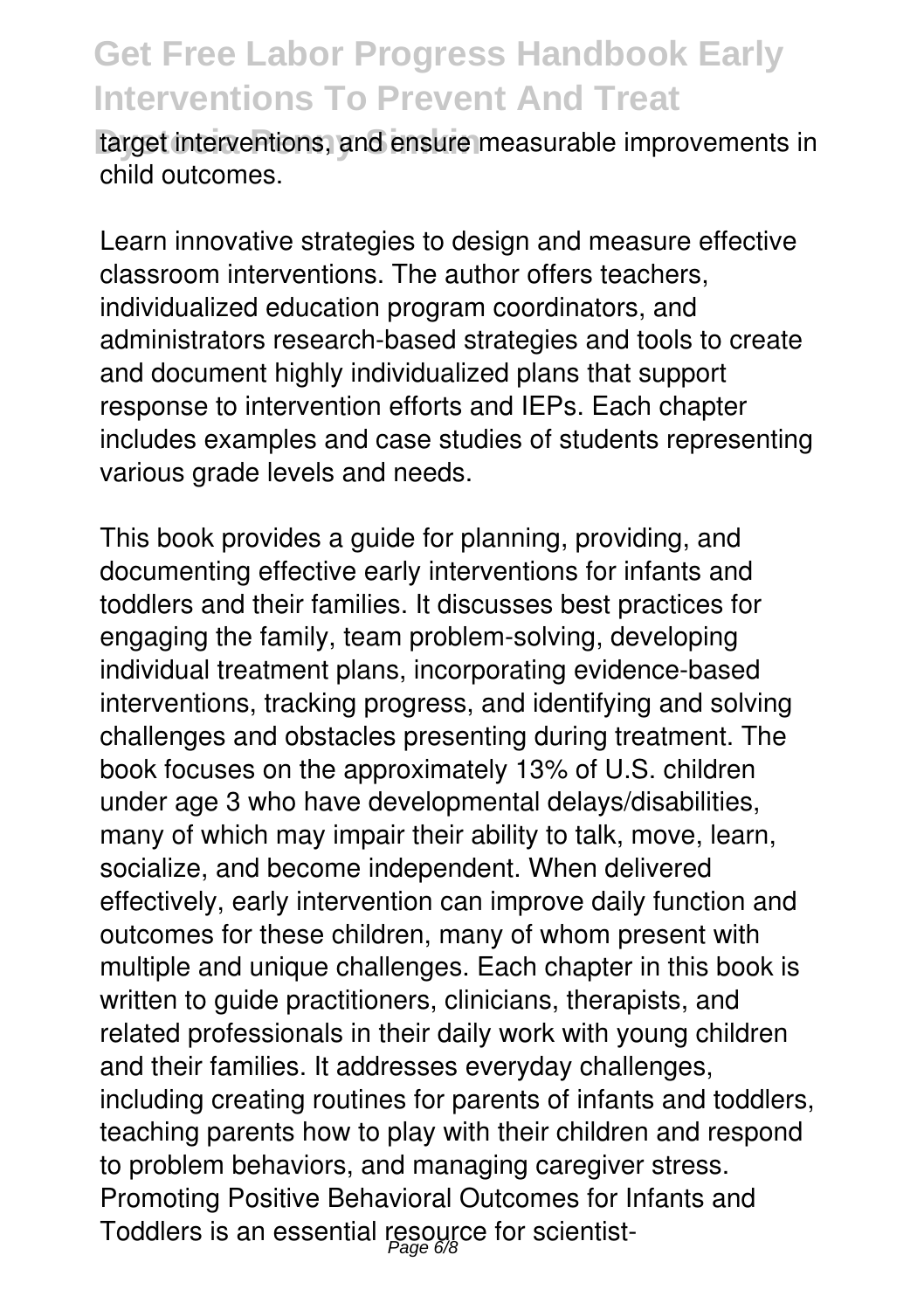practitioners/professionals and clinicians as well as researchers and graduate students in child and school psychology; educational psychology; behavioral therapy; infancy and early childhood development; speech pathology, and occupational therapy.

Chapters on choosing an effective treatment discuss how to evaluate claims about treatments for autism, and what the research says about early behavioral intervention and other treatments. Subsequent sections address what to teach, teaching programs, how to teach, and who should teach. Also addressed are the organization and funding of a behavioral program, working with a speech-language pathologist, and working with the schools. Answers to commonly asked questions are presented along with case histories. Annotation c. by Book News, Inc., Portland, Or.

Decades of research have demonstrated that the parent-child dyad and the environment of the familyâ€"which includes all primary caregiversâ€"are at the foundation of children's wellbeing and healthy development. From birth, children are learning and rely on parents and the other caregivers in their lives to protect and care for them. The impact of parents may never be greater than during the earliest years of life, when a child's brain is rapidly developing and when nearly all of her or his experiences are created and shaped by parents and the family environment. Parents help children build and refine their knowledge and skills, charting a trajectory for their health and well-being during childhood and beyond. The experience of parenting also impacts parents themselves. For instance, parenting can enrich and give focus to parents' lives; generate stress or calm; and create any number of emotions, including feelings of happiness, sadness, fulfillment, and anger. Parenting of young children today takes place in the